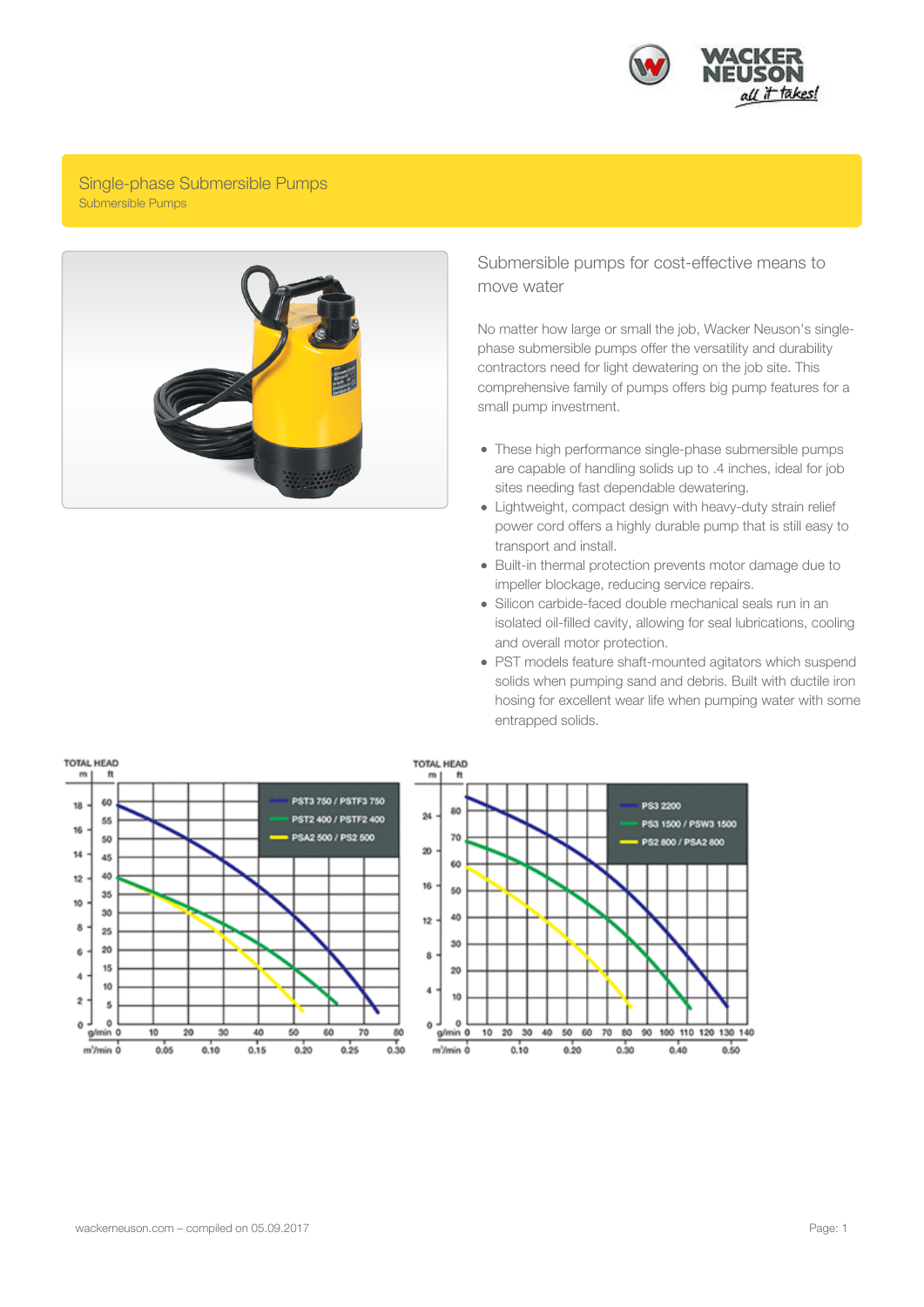

Technical specifications

|                                   | PST2 400/PSTF2 400 PS2 500 |                                 | <b>PSA2 500</b>                                              |                 | PS2 800                             |                            | <b>PSA2 800</b>                     |  |
|-----------------------------------|----------------------------|---------------------------------|--------------------------------------------------------------|-----------------|-------------------------------------|----------------------------|-------------------------------------|--|
| <b>Dimensions</b>                 |                            |                                 |                                                              |                 |                                     |                            |                                     |  |
| $L \times W \times H$ in          | 10.04 x 7.28 x 12.91       | 7.32 x 7.32 x<br>11.97          | $8.74 \times 7.32 \times$<br>7.56 x 7.36 x<br>11.97<br>13.43 |                 |                                     | 7.56 x 8.78 x<br>13.43     |                                     |  |
| $L \times W \times H$ Shipping in | 16.25 x 10 x 8.5           | $13.75 \times 9.75 \times 9$    | 14.25 x 10.25 x<br>9                                         |                 | $18.75 \times 10.5 \times$<br>10.25 |                            | $18.75 \times 10.5 \times$<br>10.25 |  |
| Diameter Discharge in             | $\sqrt{2}$                 | $\mathbf{2}$                    | $\overline{c}$                                               | 2               |                                     |                            | $\overline{c}$                      |  |
| Operating weight Ib               | 25                         | 21                              | 22                                                           | 29              |                                     |                            | 30                                  |  |
| Shipping weight Ib                | 30                         | 28                              | 30                                                           | 36              |                                     |                            | 37                                  |  |
| Cable length ft                   | 20                         | 32                              | 32                                                           |                 | 49                                  |                            | 49                                  |  |
| Cable Size AWG                    | 16                         | 16                              | 16<br>14                                                     |                 |                                     |                            | 14                                  |  |
| <b>Operating data</b>             |                            |                                 |                                                              |                 |                                     |                            |                                     |  |
| Total head ft                     | 39                         | 39                              | 39                                                           | 59              |                                     |                            | 59                                  |  |
| Discharge capacity US gpm         | 53                         | 62.34                           | 62.34                                                        |                 | 82                                  |                            | 82                                  |  |
| Solids diameter in                | 0.276                      | 0.236                           | 0.236                                                        |                 | 0.236                               |                            | 0.236                               |  |
| Engine / Motor type               | 60 Hz 1~                   | 60 Hz 1~                        | 60 Hz 1~                                                     |                 | 60 Hz 1~                            |                            | 60 Hz 1~                            |  |
| Operating voltage V               | 110                        | 110/220                         | 110                                                          |                 | 110/220                             |                            | 220                                 |  |
| Current Full Load A               | 5.4                        | 6.1 / 3.0                       | 6.1                                                          |                 | 10.1 / 5.3                          |                            | 5.3                                 |  |
| Current Start A                   | 12.6                       | 12.5 / 8.0                      | 12.5                                                         |                 | 21.1 / 11.0                         |                            | 11.0                                |  |
| at rpm rpm                        | 3,321                      | 3,270                           | 3,270                                                        |                 | 3,300                               |                            | 3,300                               |  |
|                                   | PST3 750/PSTF3 750         | PS3 1500                        |                                                              | PSW3 1500       |                                     | PS3 2200                   |                                     |  |
| <b>Dimensions</b>                 |                            |                                 |                                                              |                 |                                     |                            |                                     |  |
| $L \times W \times H$ in          | 12.48 x 7.28 x 15.28       | $9.45 \times 9.45 \times 22.48$ |                                                              |                 | 7.36 x 7.36 x 23.35                 |                            | $9.45 \times 9.45 \times 22.48$     |  |
| $L \times W \times H$ Shipping in | 19 x 13 x 10.25            | $13.5 \times 13 \times 28$      |                                                              | 26 x 11 x 13.25 |                                     | $13.5 \times 13 \times 28$ |                                     |  |
| Diameter Discharge in             | 3                          | 3                               |                                                              | 3               |                                     | 3                          |                                     |  |
| Operating weight Ib               | 42                         | 63.5                            |                                                              | 72              |                                     | 63.9                       |                                     |  |
| Shipping weight Ib                | 48                         | 78                              |                                                              | 88              |                                     | 78                         |                                     |  |
| Cable length ft                   | 33                         | 32                              |                                                              | 49              |                                     | 32                         |                                     |  |
| Cable Size AWG                    | 14                         | 12                              |                                                              | 12              |                                     | 14                         |                                     |  |
| <b>Operating data</b>             |                            |                                 |                                                              |                 |                                     |                            |                                     |  |
| Total head ft                     | 62                         | 68.9                            |                                                              | 68.9            |                                     | 85.3                       |                                     |  |
| Discharge capacity US gpm         | 60                         | 111                             |                                                              |                 | 111                                 |                            | 130.2                               |  |
| Solids diameter in                | 0.276                      | 0.334                           |                                                              | 0.236           |                                     | 0.334                      |                                     |  |